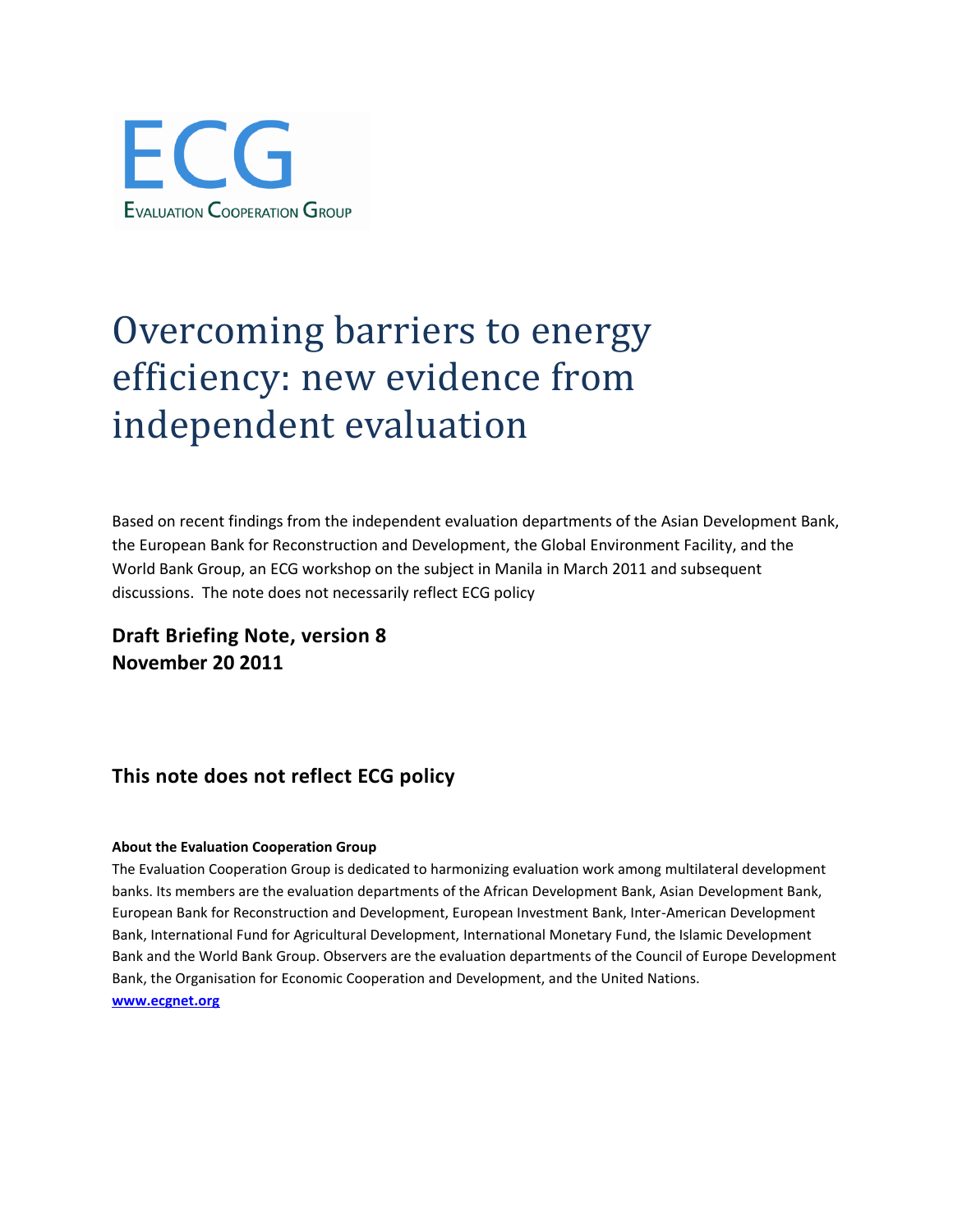1. Energy efficiency is recognized as one of the main lines of action necessary to stabilize the concentration of greenhouse gases (GHGs) in the atmosphere and thus to limit climate change. In principle, energy efficiency is highly cost-effective and easily deployed through existing technologies. Yet actual investments in energy efficiency fall short of what is required. This note summarizes available evidence on barriers to energy efficiency and the interventions to surmount them from evaluations of the World Bank Group, Asian Development Bank, European Bank for Reconstruction and Development and the Global Environment Facility<sup>i</sup>. An assessment of the evidence suggests that

- Energy efficiency investments are highly cost-effective
- Fossil fuel subsidies discourage energy efficiency
- The financial sector can be persuaded to provide energy efficiency loans
- Genuine demonstration projects can transform markets
- Biases against energy efficiency projects can be overcome
- Better monitoring of local and global project impacts is needed

#### **Energy efficiency investments are highly cost effective**

2. Evidence from ECG members points to the high cost-effectiveness of energy efficiency measures in providing both local and global benefits. A common finding is that – in contrast to many renewable energy projects – costeffectiveness is *not* a barrier to a wide range of energy efficiency projects, which typically offer much higher returns <sup>ii</sup>:

- A dollar of GEF funds catalyzed 2.2 tons of GHG reductions in energy efficiency projects, versus 0.38 tons in renewables projects.
- An analysis of World Bank Group projects found that most energy efficiency projects offered returns that greatly exceeded those of wind and hydropower projects. Wind projects had an economic rate of return of less than 10%, and hydropower had a median return of 13.3%. In contrast, projects that promoted efficient lighting – by substituting fluorescent lamps for incandescent bulbs – had returns over 100%, paying for themselves in months or even weeks. At the same time, these projects offered substantial GHG reductions.
- An analysis of EBRD investments in energy efficiency<sup>III</sup> also found large local and global benefits. At the top of the list were projects that reduced the wasteful flaring (burning) of natural gas, capturing it instead for heat or power. Such a project pays for itself in roughly 6 weeks in energy savings, and in addition reduces GHG emissions by about .65 tons/euro $\overline{N}$ .

#### **Fossil fuel subsidies discourage energy efficiency investments**

3. Fossil fuel subsidies are fiscally burdensome, regressive, and climate-damaging. Fossil-fuel consumption subsidies have been enormous: they amounted to \$558 billion in 2008 and \$312 billion in 2009<sup>v</sup>. Producer subsidies are poorly measured but may be around \$100 billion. For many countries, energy subsidies are larger than public spending on health. Though often justified as helping the poor, subsidies are not well targeted, with support going disproportionately to better-off groups. Because subsidies encourage fossil fuel consumption, total removal of subsidies would reduce global energy-related CO2 emissions by 6.9%<sup>vi</sup>. Subsidy removal thus offers fiscal, economic, and environmental gains.

4. Fossil fuel subsidies directly reduce the returns to energy efficiency investments, in some cases making them financially unattractive. For instance, in some countries, natural gas is flared, rather than used for power, because the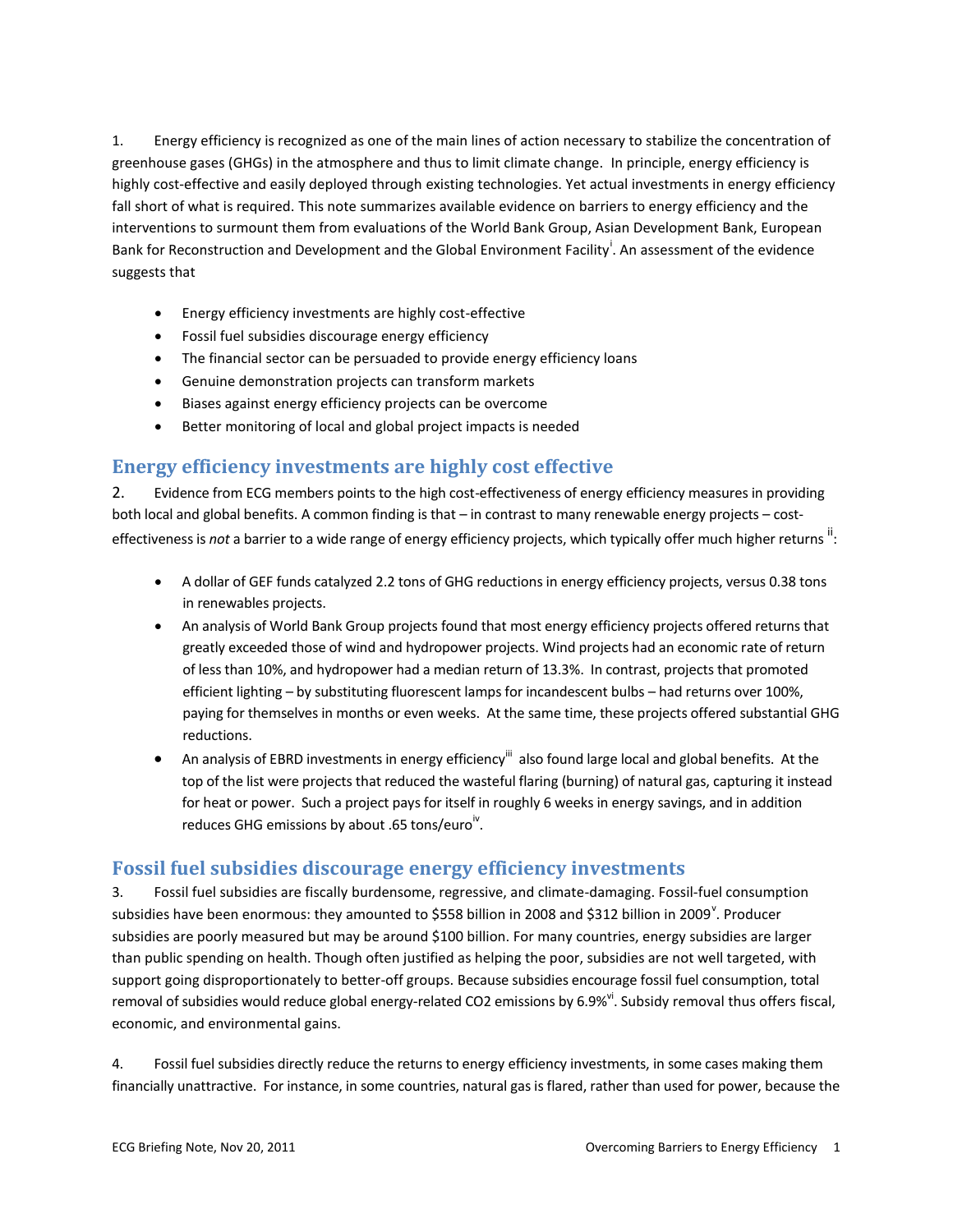price of gas is set artificially low<sup>vii</sup>. At the economy-wide level, countries that heavily subsidize diesel fuel are nearly twice as energy-intensive as peers with the same income levels and heating needs $^{\text{viii}}$ .

5. Because subsidies are such an inefficient way to protect poor people from high energy prices, there has been increased attention to devising ways to compensate poor people for price reform. The World Bank and other IFIs have also provided analytic support to countries in their efforts to reform energy pricing. Success has been most prominent where subsidies simply became unsustainable, or where there were powerful incentives to reduce them. This has been the case in some transition countries. In Romania, for instance, the combination of conditionality attached to EU accession, and a World Bank structural adjustment loan with support for social safety nets were factors enabling a doubling of the electricity tariff and an increase in collection rates from 49 percent to 99 percent<sup>ix</sup>. There is increasing interest in the use of unconditional cash transfers as a way to compensate poor people for hikes in fuel prices, as demonstrated by Indonesia. However, the long-run sustainability and impact of this approach remains to be demonstrated.

## **The financial sector can be persuaded to provide energy efficiency loans**

6. Transition economies and China have a legacy of highly energy-inefficient industries and housing. Despite progress in reducing energy intensity, these countries still offer many profitable opportunities to retrofit old facilities with efficient modern equipment. The credit market is seen to be a barrier to these investments. The IFIs and GEF came up with two prescriptions to boost the financial sector's ability to provide loans to the private sector: technical assistance, and subsidized loan guarantees. They hoped that these would be *transformative*; that is, that *temporary* measures would result in a *permanent and far-reaching* change in credit markets. In particular, the GEF-supported subsidies were intended to be a temporary, confidence-building measure.

7. *Technical assistance*. The EBRD, IFC and World Bank have provided technical assistance to banks in Europe, Russia, and China, helping them to develop standardized methods for appraising efficiency loans. Banks interviewed by IEG confirmed that they benefited significantly from this assistance. Some banks were spurred to create in-house units dedicated to energy efficiency. An assessment of the CHUEE program in China found that technical assistance to energy service companies increased the probability of receiving finance by 27%<sup>x</sup>. EBRD's evaluation unit concluded that technical assistance associated with energy efficiency credit lines had been "highly instrumental in delivering the benefits of the funding."<sup>XI</sup>

8. Both the EBRD and the IFC have screened direct loans to clients, using energy audits. At the IFC, the Cleaner Production Lending Pilot ended up devoting much expensive staff or consultant time to small loans that yielded GHG savings of only a few thousand tons/year apiece. In contrast, IFC also supported efficiency investments at individual companies emitting over 10 million tons/ year  $\neg$ a much more cost-effective use of expertise $^{\text{Xii}}$ .

9. *GEF-subsidized guarantees.* IEG analysis found that these were helpful, but not transformative.<sup>Xiii</sup> In China and in some transition countries, the problem was not that banks didn't comprehend that energy efficiency could save money. Rather, in these poorly developed credit markets, banks were reluctant to lend to small companies for *any* purpose unless the borrowers furnished daunting levels of collateral. In these circumstances, subsidized guarantees did indeed unlock GHG-reducing loans to small companies. Likewise, a GEF-seeded Revolving Capital Fund succeeded in eliciting larger-than-expected cofinancing for township and village enterprises. But IEG analysis found that the subsidies weren't critical for big companies in China, which already had access to capital.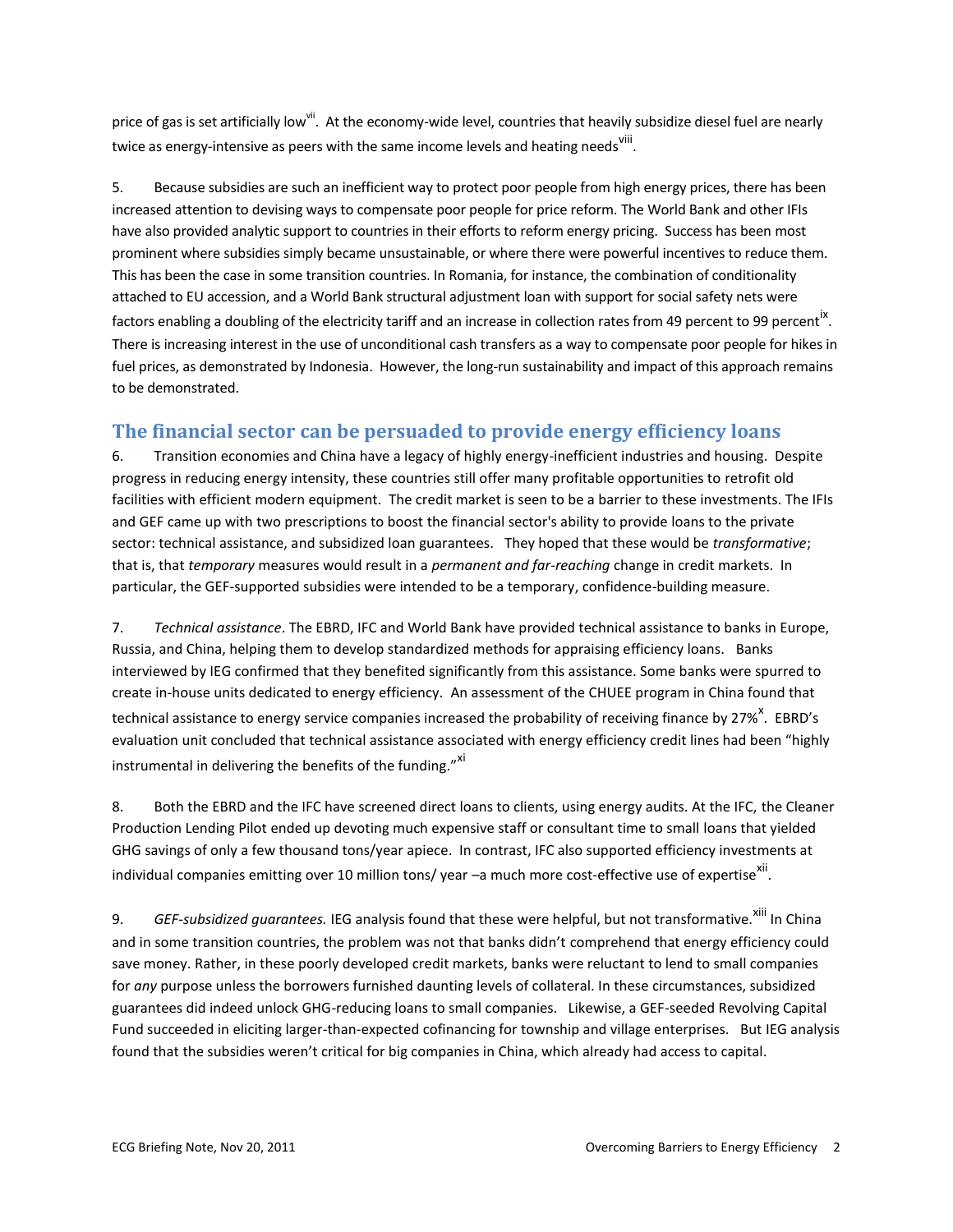### **Genuine demonstration projects will transform markets**

10. One of the highest-leverage interventions available is the piloting and demonstration of a privatelyattractive technology that has global co-benefits. Piloting can help debug technical problems or identify regulatory impediments. Demonstration can attract the attention of potential adopters and convince them of the technology's financial and technical feasibility. Once demonstrated, the technology can spread spontaneously, so a small external spark can kindle market-transforming impacts.

11. The IFIs – especially with GEF support – have implemented a large number of pilot and demonstration projects. A key evaluative finding is that these are much more likely to be successful if they are specifically designed with demonstration in mind, with clarity on *what* is being demonstrated, *how,* and *to whom.* The importance of this seemingly obvious but often neglected point is illustrated through a comparison of three GEF projects in China, a key market for energy efficiency.

12. The Energy Conservation Project sparked the diffusion of ESCOs (energy service companies, which combine lending with engineering) in China. Three demonstration companies piloted this novel concept for China, racking up an impressive 50% economic rate of return without even including the benefits of a claimed 18.6 million ton reduction in CO2. The three pilot companies were required to open their doors to would-be emulators and participate in training programs. Consequently, the industry grew to over 400 firms, multiplying the direct impacts of the investment. A random survey of 10 thousand firms found that 6.2% attributed efficiency gains to the information center's advice, with a claimed reduction of 71 million tons of CO2 catalyzed by a \$10 million investment in the center.

13. The Energy Conservation and GHG Emission Reduction in Chinese Township and Village Enterprises (TVE) project was designed around a strategy of piloting, demonstration and scale-up. It tackled energy-intensive industries such as cement and coking. The direct CO2 reductions at the 8 demonstration sites were reckoned at 193,000 tons CO2/year, but reductions at the 111 planned replication sites were estimated at 1.3 million tons/year. In addition, there was widespread spontaneous replication thanks in part to information dissemination, training, and policy reforms<sup>xiv</sup>.

14. In contrast, the Efficient Boiler Project was less successful. The project procured licenses to improved boiler technology and transferred them to eight Chinese manufacturers, hoping for spontaneous diffusion of the technology. But after five years, market penetration of the new designs was only 3.3%, not the anticipated 35%. This reflected in large part a lack of a mechanism to promote diffusion. There was an assumption that the recipients of the technology licenses would share this information with competitors. But this assumption was unfounded – the firms had no desire to help their competitors.  $\frac{1}{2}$ 

#### **There are biases against donor-supported energy efficiency projects.**

15. Energy-efficiency projects are often more challenging to design and implement than energy generation projects, both renewable and nonrenewable. Power generation is largely a well-defined engineering challenge; energy efficiency projects, on the other hand, often involve understanding the behavior of thousands of households and firms. Thus energy efficiency projects can be expensive to prepare and supervise, while often being small in dollar volume. Analysis of incentives, confirmed with staff interviews, suggests that this has historically made energy efficiency projects unattractive at the World Bank. From the viewpoint of donors and client governments, concerned with making a visible impact with limited budgets, such projects have a high ratio of preparation costs to total disbursements<sup>xvi</sup>. This is especially so for efficient lighting projects and for support for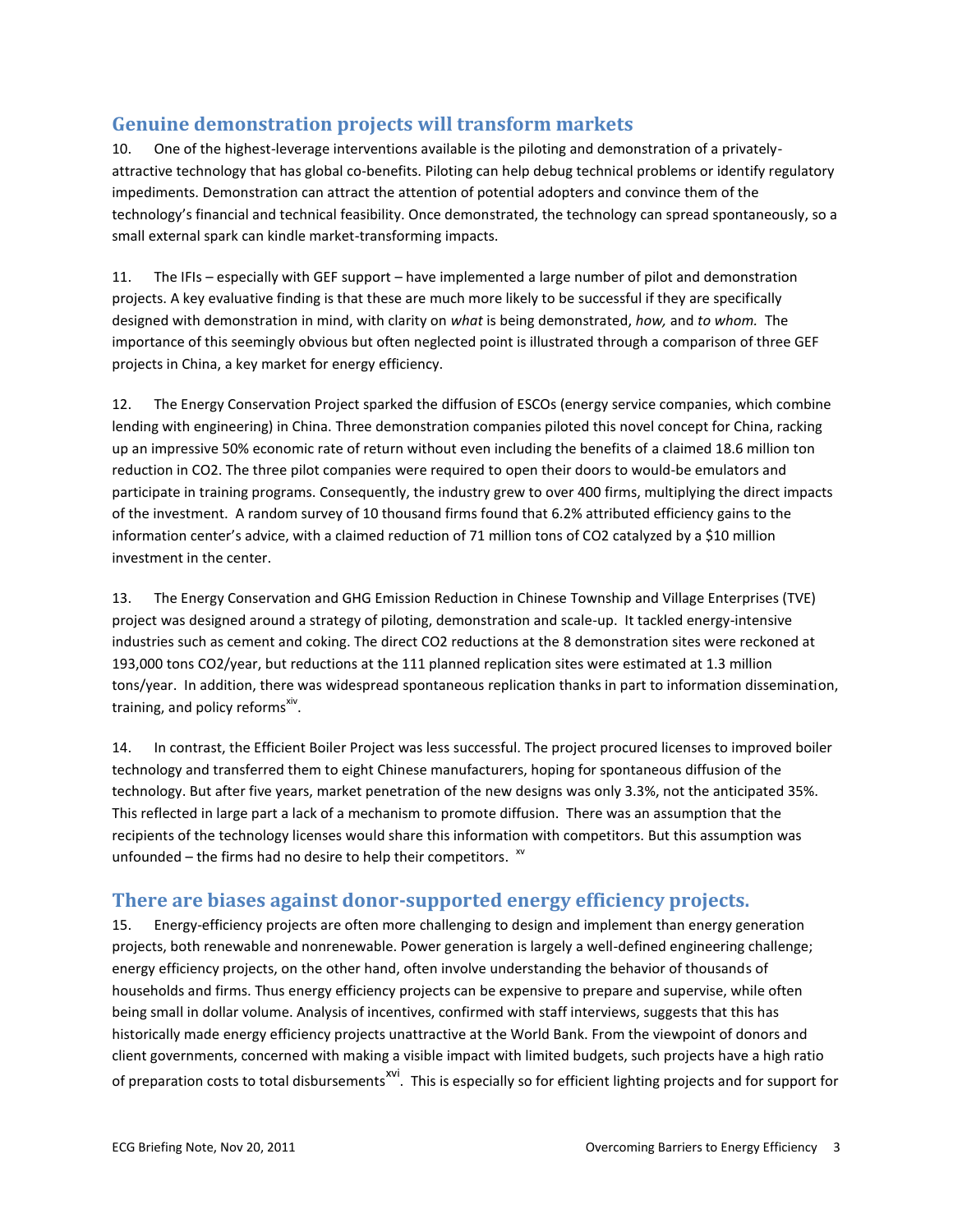energy efficiency policies. Yet, as illustrated above, these seemingly expensive projects may have much higher leverage, impact, and economic returns than larger, more charismatic projects.

16. For this reason, IEG has found that GEF grants and other concessional funds have been critically important for energy efficiency projects at the World Bank Group. This financing mitigates the risks perceived by host countries, and supports the extra expenses of preparing and supervising complex and often innovative projects. The Clean Technology Fund could play a similar role, and this may be reflected in a \$714 million CTF-supported project that promotes efficient lighting and appliances in Mexico. And, attitudes may be changing, as signaled by a massive effort in Bangladesh to distribute compact fluorescent lights to households, potentially substituting for a more expensive and more polluting fossil fuel plant.

## **Monitoring of local and global project impacts is neither comprehensive nor consistent.**

17. Improved and more consistent and rigorous monitoring and economic analysis of projects could help rebalance attention towards energy efficiency. IEG has found that cost-benefit and economic analysis of projects has fallen off across all sectors in the World Bank<sup>xvii</sup>. In addition, there is little *ex post* analysis of the impact of clean energy projects. Indeed, many of the cost-savings or GHG reduction estimates quoted in this note have had to rely on *ex ante* estimates for this reason. Better documentation of realized savings in energy and GHGs could be a powerful mechanism for promoting interest in energy efficiency by IFIs and governments.

18. Comprehensive accounting of all costs and benefits helps ensure that projects' true net benefits are understood , so that the most beneficial projects can be selected. Thus standard economic analysis of projects incorporates environmental externalities -- that is, benefits and costs that accrue outside the project, such as the damages caused by water pollution. But while greenhouse gas emissions constitute an environmental externality, they are not consistently included in project level analysis. The World Bank's Operational Policies, for instance, only require the incorporation of global externalities in project economic analysis when they are related to financing (such as GEF or carbon market funding).

19. The IFIs follow different procedures with respect to GHG accounting. EBRD undertakes portfolio-wide GHG accounting, with public reporting. Since 2006 it has reported that new lending has been in aggregate carbonnegative each year<sup>xviii</sup>. IFC has screened projects for GHG emission in connection with its Performance Standards, and recently began undertaking portfolio-wide GHG accounting. However, aggregate emissions are not disclosed. The Evaluation Department of ADB assessed the total GHG impact of the Bank's transport portfolio. The World Bank is undertaking limited GHG accounting on a pilot basis, with no disclosure thus far. While there is much room for methodological improvement and standardization, it is clear that GHG accounting is increasingly being incorporated into IFI practice. Consistent inclusion of the GHG in the economic analysis of projects could help level the playing field between energy efficiency and other kinds of projects.

20. Finally, it is worth stressing the need for rapid and sustained monitoring of innovations in energy efficiency and renewable energy. Each project, each policy reform potentially contributes valuable information on the relative impacts of different approaches. Currently there is little effort to verify *ex ante* estimates of benefits, to track the longer-run sustainability of investments and policies, or to track diffusion of innovations. Increased knowledge sharing will raise awareness towards the greatest opportunities.